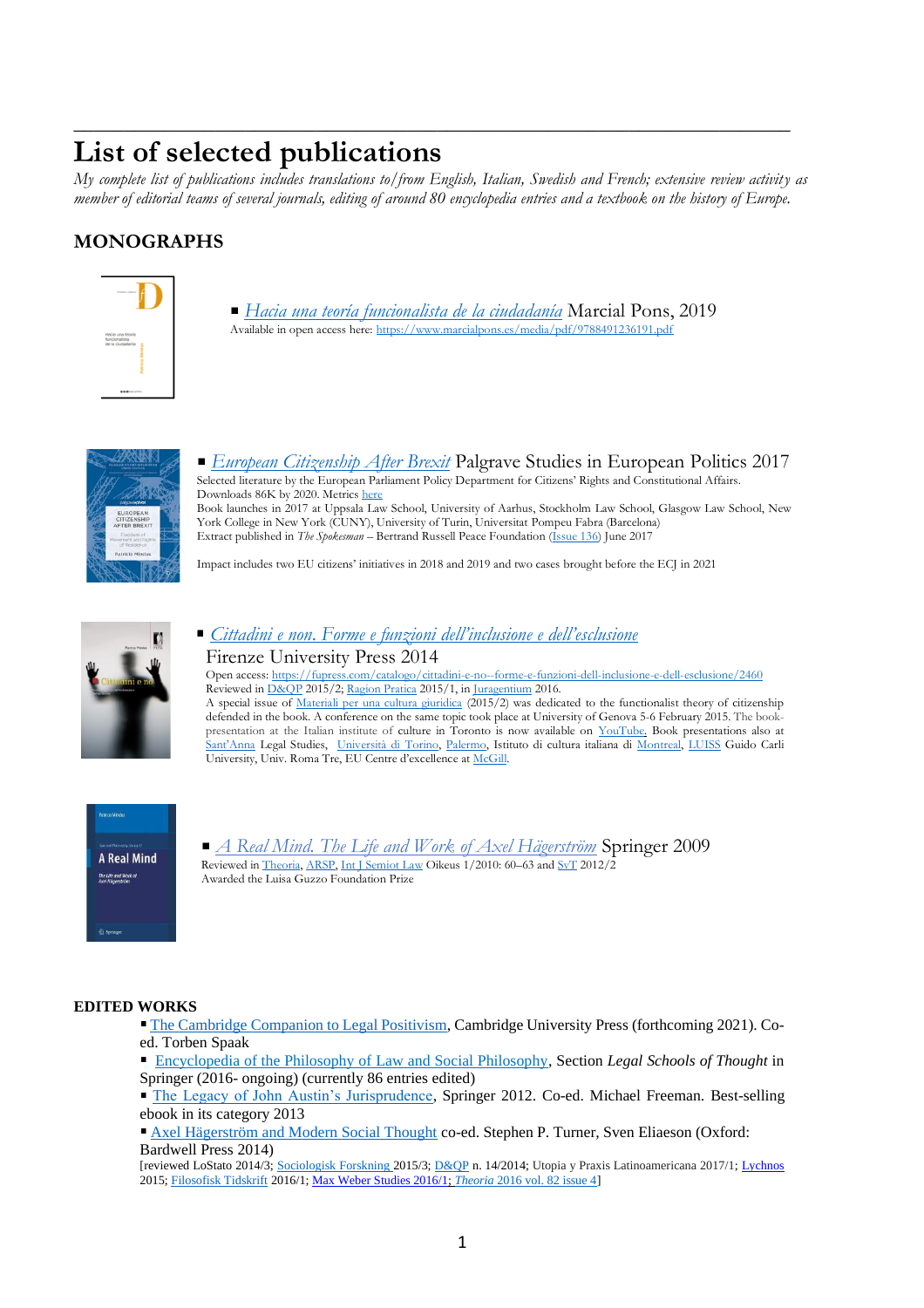#### **SPECIAL ISSUES EDITED**

Editor of the special issue *[The Justice of Others: Arbitrary Law-making in Contemporary Migration](https://www.ntnu.no/ojs/index.php/etikk_i_praksis/article/view/3830)  [Policy](https://www.ntnu.no/ojs/index.php/etikk_i_praksis/article/view/3830)*. Nordic Journal of Applied Ethics (2020: 2)

Co-editor of the special issue *[Women Contemporary Philosophy: Voices from Scandinavia](https://onlinelibrary.wiley.com/page/journal/17552567/special_issues)*. Theoria (Wiley) 2020. Co-ed. Elena Prats.

Co-editor of the special issue *Migration and [Quality of Legislation](https://www-tandfonline-com.ezproxy.its.uu.se/toc/rtpl20/7/2?nav=tocList)*. Theory & Practice of Legislation (2020, issue 1). Co-ed. Elena Prats

Co-editor of the Special Issue *[Public Domain And Democracy in the Digital Age](https://www.ntnu.no/ojs/index.php/etikk_i_praksis/announcement/view/16)* Nordic Journal of Applied Ethics (N. 1, 2016). Co-ed. Nils Säfström

Editor of the Special Issue *[European Citizenship: Twenty Years On](http://www.germanlawjournal.com/index.php?pageID=2&vol=15&no=5)* German Law Journal (August issue, 2014, vol. 5)

Co-editor of the Special Issue on ["Realist Conceptions of Legislation"](http://uu.diva-portal.org/smash/get/diva2:627342/FULLTEXT01.pdf) *[Legisprudence/The Theory and](http://www.ingentaconnect.com/content/hart/tpl/2013/00000001/00000001;jsessionid=4qsqd5fepg9ht.alice)  [Practice of Legislation](http://www.ingentaconnect.com/content/hart/tpl/2013/00000001/00000001;jsessionid=4qsqd5fepg9ht.alice)* Vol. 1, Number 1, June 2013; co-ed. Pierre Brunet & Eric Millard

*Legitimacy 2.0 – [E-democracy and Public Opinion in the Digital Age.](http://uppsala.academia.edu/PatriciaMindus/Books/1523457/LEGITIMACY_2.0_E-DEMOCRACY_AND_PUBLIC_OPINION_IN_THE_DIGITAL_AGE_edited_by_PATRICIA_MINDUS_ANDREA_GREPPI_MASSIMO_CUONO)* Selected papers from the IVR Special Workshop, co-ed. A. Greppi, M. Cuono, in *Law, Technology and Society – IVR Proceedings*, Frankfurt a.M. 2013

#### **ARTICLES**

When is Lack of Emotion a Problem for Justice? Four Views on Legal Decision-makers' Emotive Life, *Critical Review of International Social and Political Philosophy* (forthcoming 2021)

A Right to Leave but No Right to Enter Elsewhere? Uncovering the Finisterrae in the Migration Regime in Human Rights (co-authored with Guilherme Marques Pedro), *Latin American Journal of Human Rights* (forthcoming 2021)

[Towards a Theory of Arbitrary Law-making in Migration Policy.](https://www.ntnu.no/ojs/index.php/etikk_i_praksis/article/view/3712) *Nordic Journal of Applied Ethics*, 2020:2

[Introduction](https://www.ntnu.no/ojs/index.php/etikk_i_praksis/article/view/3830/3572) to 'The Justice of Others: Arbitrary Law-Making in Contemporary Migration Policy'. Special issue in *Nordic Journal of Applied Ethics*, 2020:2.

[Women in Philosophy: Voices from Scandinavia –](https://onlinelibrary.wiley.com/doi/full/10.1111/theo.12290) An Introduction (co-author Elena Prats). THEORIA, 2020, 86, 704–708

[Om vissa juridiska föreställningars sanning,](https://svjt.se/content/om-vissa-juridiska-forestallningars-sanning?fbclid=IwAR1YT58gGtaU5tG55uu5mS8CR00Esk5Zf-s2Nr-FjhuROL3IjnfuSu_F3pE) *Svensk Juristtidning*, Mars 2020

[Quality of Law Meets Migration Policy: An Introduction](https://www.tandfonline.com/doi/full/10.1080/20508840.2020.1729554) (co-author Elena Prats), in *Theory and Practice of Legislation*, 2020[, Volume 7](http://url310.tandfonline.com/ls/click?upn=odl8Fji2pFaByYDqV3bjGMQo8st9of2228V6AcSFNq2Vgk49wf2COskn6r9zWELvnh3dA0Fr0cdmjQzBSbBb-2F4nbx-2BIhO-2FMoaqkTTzOy4RaHoHB3E-2Fkm5LmmLIvYa8hlXK8x_-2F2Ce3NhTMiWIwvgWzERJRHtYgvdal9idULhvKrWUgwmDUc-2FDvbrMDWSUOucD-2BMo-2FbraHw-2BMbRZJOl1ZF0X4jq-2FVhZUo5gqTezZFLh1sRUlQOheYoqCSmt0xop5H-2B1ONU6lwDdAOjF3sXfK62dFeAoZuUTJpEFMD18BRfd6nSJwfII4OI12Soy6I25P-2F71RVPZFCu3Nnh7BUYlJRql2JGrNDxAuzR3hOrIudvOWqpDt0XxvKofesDM1dBSxBGUyooiz-2BLHsm5nfw67b6sFuoDmvHeMr6gtu2JU1op8JQxu8pqXi-2FjllU175DaMyaspSFC) [Issue 2,](http://url310.tandfonline.com/ls/click?upn=odl8Fji2pFaByYDqV3bjGMQo8st9of2228V6AcSFNq0XJZchXQ7mOzNpxtVLB1FXWnVohrMbd1KXo-2BaKp7rw1A-3D-3DMuTP_-2F2Ce3NhTMiWIwvgWzERJRHtYgvdal9idULhvKrWUgwmDUc-2FDvbrMDWSUOucD-2BMo-2FbraHw-2BMbRZJOl1ZF0X4jq-2FVhZUo5gqTezZFLh1sRUlQOheYoqCSmt0xop5H-2B1ONUrMFzS6YAvscPYPm3DhMYOD-2BuinadiDS7IK0CC8GntTMGp-2BFDuFh-2Fro-2FEhCAET2x9rITlDekTlro3UgbUu69L-2FGqBjypNkC1TV1PaXO5RuZ7KkPXImAUKYfRxoMfv9aZzo7Qw5RDaNAAh4u7aeD5ZumnlkYydEG-2BvOux6HzeZaFHH7NktZZgnJhnOzVXheCPg) pp. 73-84.

[Cidadania, Identidade e o Poder Soberano de Excluir](http://rmp.smmp.pt/wp-content/uploads/2019/08/6.RMP_158_Patricia_Mindus_3PAG.pdf) in *Revista do Ministério Publico*. Ano 40, n. 158 (abr-jun) 2019, pp. 117-139. Portuguese translation by Heitor Pagliaro

[Who Should Be Citizen? On Aristotle's Theory of Citizenship](https://uu.diva-portal.org/dream/add/add4.jsf) in *Teoria Politica* 2018/1, pp. 127-137

[La cittadinanza 'a pagamento' nell'Unione europea](http://uu.diva-portal.org/smash/record.jsf?pid=diva2%3A1196721&dswid=664) in *Quaderni costituzionali, Rivista italiana di diritto costituzionale,*1/2018, pp. 246-252.

[Verso una teoria del diritto per l'età delle migrazioni di massa. Una tipologia del potere arbitrario](/Users/patmi287/Downloads/Mindus.Cuono_RFD_finale%20(1)%20(1).pdf) (coauthor Massimo Cuono) *Rivista di Filosofia del Diritto* 2018/1, pp. 11-31.

[Enacting European Citizenship](https://spokesmanbookshop.com/epages/36621f87-f6e8-411d-b941-d46fe29be74c.sf/en_GB/?ObjectPath=/Shops/36621f87-f6e8-411d-b941-d46fe29be74c/Products/SPK136) 2017 *The Spokesman* (Issue 136, pp. 27-31)

[La gestión privada del gobierno de Internet: La capacidad de autodeterminación en juego](http://www.diva-portal.org/smash/record.jsf?dswid=-5008&pid=diva2%3A974081&c=15&searchType=SIMPLE&language=en&query=Mindus+patricia&af=%5B%22publicationTypeCode%3Aarticle%22%5D&aq=%5B%5B%5D%5D&aq2=%5B%5B%5D%5D&aqe=%5B%5D&noOfRows=50&sortOrder=author_sort_asc&onlyFullText=false&sf=all) 2016 *Revista de Estudios Políticos* (2016, Vol. 173, 113-140)

[Citizenship and Arbitrary Law-making: On the Quaintness of Non-national Disenfranchisement,](http://www.fupress.net/index.php/smp/article/view/18287) in

SMP *Società Mutamento Politica,* special issue Citizenships of Our Times (vol. 7, n. 13, 2016)

[Filosofisk syn på medborgarskap,](http://uu.diva-portal.org/smash/record.jsf?pid=diva2%3A1040240&dswid=-5304) *Filosofisk Tidskrift*, Vol. 37, no 3, 38-44.

Citizenship and Arbitrary Law-Making: [On the Quaintness of Non-national Disenfranchisement](http://www.fupress.net/index.php/smp/article/view/18287) in Lorenzo G. Baglioni (ed) Special issue on "Citizenships of our time" in *SMP Italian Sociology Review* vol. 7, n. 13, pp. 103-118, 2016

Public domain and democracy in the digital age. Co-author Nils Säfström. *Nordic Journal of Applies Ethics 2016/1:* [https://www.ntnu.no/ojs/index.php/etikk\\_i\\_praksis/article/view/1992/1987](https://www.ntnu.no/ojs/index.php/etikk_i_praksis/article/view/1992/1987)

ГНІВ РОЗУМУ І БЛАГОДАТЬ ПОЧУТТІВ: ОБҐРУНТОВУЮЧИ ЕМОЦІЇ У ПРАВІ [The Wrath of Reason and The Grace of Sentiment: Vindicating Emotion in Law] (Ukrainian translation by Kateryna Buriakovs'ka) published in Філософія права і загальна теорія права/Filosofia prava i zagalna teoria prava, Ed. by Sergiy Maksymov, Yaroslav Mudryi National Law University (Kharkiv, Ukraine) 2015 [More on the Functional Theory of Citizenship.](https://www.rivisteweb.it/doi/10.1436/81407) Reply to critics in ["Materiali](https://www.rivisteweb.it/issn/1120-9607/issue/6765) per una storia della cultura [giuridica",](https://www.rivisteweb.it/issn/1120-9607/issue/6765) 2/2015, pp. 521-544

Libertà politica e nuove tecnologie, *Ragion Pratica* 2015, vol. 44, pp. 9-37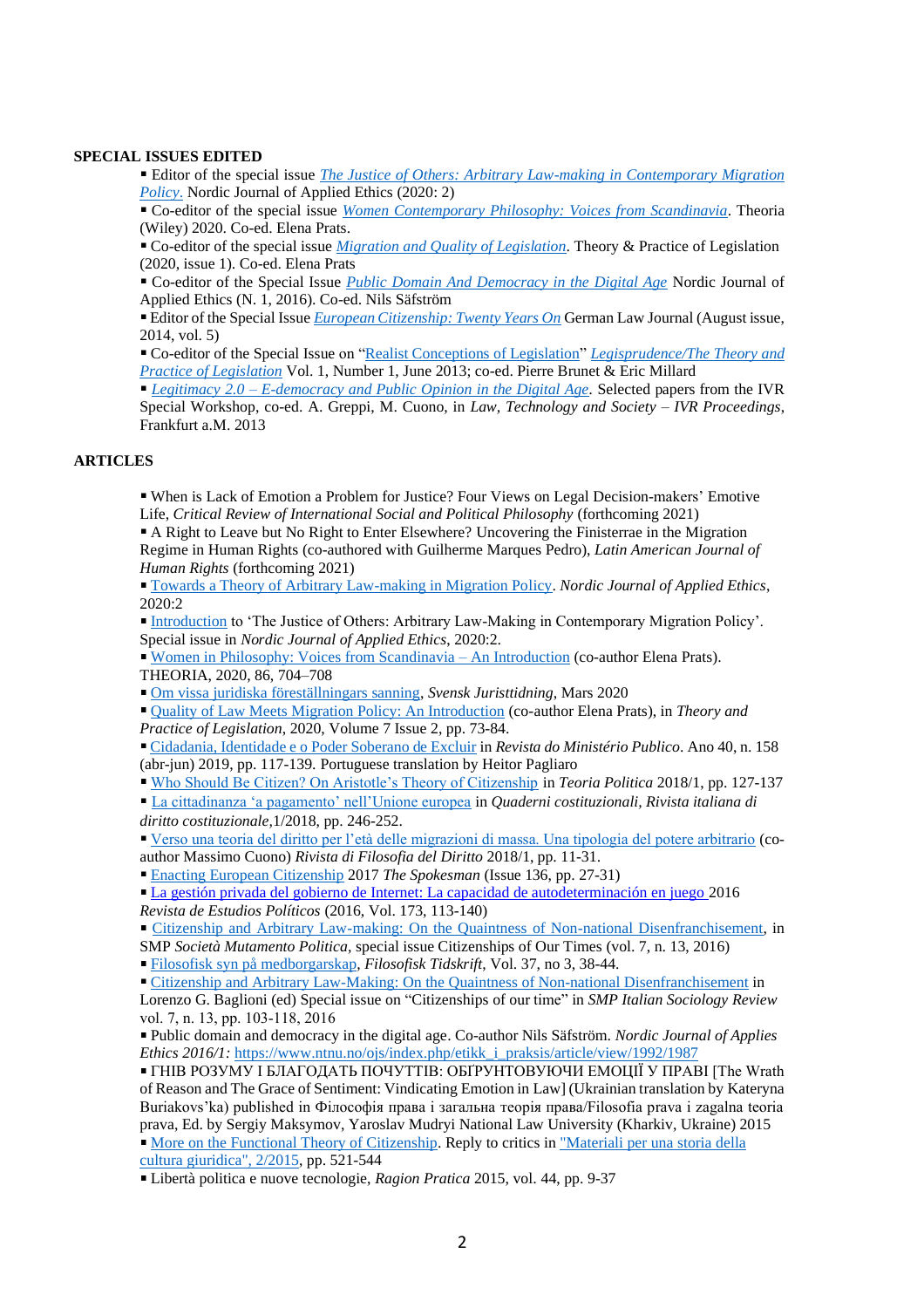Perché la democrazia è nordica? Alf Ross e il dibattito sulla democrazia, in *Analisi & Diritto* 2015

[Realism Today. On Dagan's Quest Beyond Cynicism and Romanization of Law.](http://link.springer.com/article/10.1007%2Fs11196-014-9397-2#page-1) *International* 

*Journal for the Semiotics of Law*, October 2014.

[Dimensions of European Citizenship](http://www.germanlawjournal.com/index.php?pageID=11&artID=1639) in *German Law Journal* special issue on European Citizenship, August 2014

[Axel Hägerström on Law-making.](http://www.ingentaconnect.com/content/hart/tpl/2013/00000001/00000001/art00002?crawler=true) *Legisprudence/The Theory and Practice of Legislation* Volume 1, Number 1, June 2013, 7-32

[La magia dei diritti soggettivi nel realismo scandinavo.](https://agenda.unibocconi.it/eventi/attach/Mindus_I_magici_diritti_soggettivi%5B1%5D20120131121649.pdf) *Materiali per una cultura giuridica* (2012:2) 479-502

[Cittadinanza, identità e il sovrano potere di escludere.](http://www.rivisteweb.it/doi/10.1415/38543) *Ragion Pratica* (2012) Vol. 39, Number 2, 477-494

[Between Democracy and Nationality: Citizenship Policies in the Lisbon Ruling](http://papers.ssrn.com/sol3/papers.cfm?abstract_id=1855566) (co-author M. Goldoni) *European Public Law*, Vol. 18, No. 2, 2012, 351-371

['Gli anni svedesi di Ernst Cassirer e il confronto con Axel Hägerström'](http://www.mulino.it/rivisteweb/scheda_articolo.php?id_articolo=37258) (2012) *Rivista di filosofia* CII, 2, 277-304

[Doppiando il Capo Horn della scienza del diritto.](http://uu.diva-portal.org/smash/get/diva2:555611/FULLTEXT02) Sull'oggettivismo post-metafisico quale fondamento del positivismo inclusivo. *Teoria politica*, 2012(2), 143-160

[Sorting Out Modern Emergency Rules -](http://uu.diva-portal.org/smash/record.jsf?searchId=2&pid=diva2:465982) A Theoretical Framework. *[Redescriptions. Finnish Yearbook](http://www.jyu.fi/yhtfil/redescriptions/editornote.htm)  [for Political Philosophy](http://www.jyu.fi/yhtfil/redescriptions/editornote.htm)* 2010:14, 109-134

[Anatomia del cittadino. Tre modi di intendere la cittadinanza e alcuni problemi indesiderati.](http://revistas.marcialpons.es/fichaarticulo.php?id_articulo=1057) *Analisi e Diritto*, 2009, 73-97

[The Contemporary Debate on Citizenship.](http://revus.revues.org/425) Some Remarks on the Erased of Slovenia. *Revus – European Constitutionality Review* 2009:9, 29-44, Slovenian version transl. by Jernej Ogrin.

Nostalgia per Cincinnato? Elementi per una fenomenologia dell'emergenza. *Materiali [per una cultura](http://www.mulino.it/edizioni/riviste/scheda_rivista.php?issn=1120-9607)  [giuridica](http://www.mulino.it/edizioni/riviste/scheda_rivista.php?issn=1120-9607)*, 2007: 2, 481-523

Il letto di Procuste. L'inadeguatezza del lessico politico moderno per l'Europa. *Teoria politica*, 2004:3, 35-62

## **BOOK CHAPTERS & ENCYCLOPEDIA ENTRIES**

On Population Design. In S. Smet, V. Stoyanova (eds.) *Is Europe Losing its Democratic Compass?*  (forthcoming 2021)

Un popolo di navigatori o di trasmigratori? In V. Pazé, M. Cuono (eds.) *Ciò che è reale è irrazionale? Dialogando con Michelangelo Bovero,* Accademia University Press (forthcoming 2021) Trust in Law (co-author Triantafyllos Gouvas) in Judith Simon (ed.) *[Routledge Handbook of](https://www.routledge.com/The-Routledge-Handbook-of-Trust-and-Philosophy/Simon/p/book/9781138687462)  [Philosophy of Trust](https://www.routledge.com/The-Routledge-Handbook-of-Trust-and-Philosophy/Simon/p/book/9781138687462)*, 2020

[A Constitutional Eyesore After Brexit: EU Citizenship and British Nationality,](http://uu.diva-portal.org/smash/get/diva2:1353357/FULLTEXT01.pdf) *[Citizenship in Times of](https://www.e-elgar.com/shop/citizenship-in-times-of-turmoil)  [Turmoil?](https://www.e-elgar.com/shop/citizenship-in-times-of-turmoil) Theory, Practice and Policy*, ed. by Devyani Prabhat, Edward Elgar 2019, pp. 151-173. [Vad är medborgarskap?](http://uu.diva-portal.org/smash/record.jsf?dswid=7675&pid=diva2%3A1353385&c=1&searchType=SIMPLE&language=en&query=patricia+mindus+vad+%C3%A4r&af=%5B%5D&aq=%5B%5B%5D%5D&aq2=%5B%5B%5D%5D&aqe=%5B%5D&noOfRows=50&sortOrder=author_sort_asc&sortOrder2=title_sort_asc&onlyFullText=false&sf=all) i *[Juridiska grundbegrepp](https://www.studentlitteratur.se/#9789144127118/Juridiska+grundbegrepp)*, red. C. Dahlman & L. Wahlberg, Studentlitteratur 2019, pp. 377-402.

The Wrath of Reason and the Grace of Sentiment: Vindicating Emotion in Law, in M. Sellars (ed.) *Law, Reason, and Emotion*, Cambridge University Press 2017, 202-237

Theorizing Conflicts and Politicisation in the EU. In A. Greppi (ed.), *[The Changing Role of Law in the](http://www.nomos-shop.de/_assets/downloads/9783832953614_lese01.pdf)  Age of Supra- [and Transnational Governance](http://www.nomos-shop.de/_assets/downloads/9783832953614_lese01.pdf)*, Nomos, Baden-Baden 2014

[Social Tools and Legal Gears: Hägerström on the Nature of Law.](http://uu.diva-portal.org/smash/record.jsf?searchId=2&pid=diva2:466329) In S. Eliaeson *et al.* (eds.), *[Axel](http://www.hagerstromcentennial.se/index.html)  [Hägerström and Modern Social Thought](http://www.hagerstromcentennial.se/index.html)*, Bardwell Press 2014, 257-282

What Does E- [add to Democracy? Designing an Agenda for Democracy Theory.](http://www.igi-global.com/chapter/what-does-e--add-to-democracy/108394) In J. Bishop (ed.), *Transforming Politics and Policy in the Digital Age*, IGI Global 2014, 200-223

[Global Harmony and Rule of Law: An Empirical-Analytic Approach](http://papers.ssrn.com/sol3/papers.cfm?abstract_id=1866684) in Thomas Bustamante & Oche Onazi, eds., *[Global Harmony and the Rule of Law](http://www.steiner-verlag.de/reihe/view/titel/59025.html)*. Proceedings of the 24th World Congress of the IVR, vol. I, Franz Steiner Verlag, Leipzig 2012.

[Austin and Scandinavian Realism.](http://www.springerlink.com/content/hn243820786r1468/) In M. Freeman (ed.) *The Legacy of John Austin's Jurisprudence*, Springer 2012, 73-106

[Chi decide sul futuro del federalismo europeo?](http://uu.diva-portal.org/smash/record.jsf?searchId=2&pid=diva2:466000) In E. Vitale (ed.), *Quale federalismo?*, Giappichelli, Torino 2011, 117-142

*Sociedad Civil y ciudadanía en la tradición del bienestarismo. I*n J.M. Sauca, M.I. Wences *(*eds.) *[Lecturas de la sociedad civil. Una mapa contemporáneo de sus teorías](http://www.trotta.es/pagina.php?cs_id_pagina=13&cs_id_contenido=2220)*, Trotta, Madrid 2007, 219-244

[Axel Hägerström.](http://ivr-enc.info/index.php?title=H%C3%A4gerstr%C3%B6m,_Axel) In A. Peczenik (ed.) *Encyclopaedia of Jurisprudence, Legal Theory and Philosophy of Law*, Internationale Vereinigung für Rechts und Sozialphilosophie (2005)